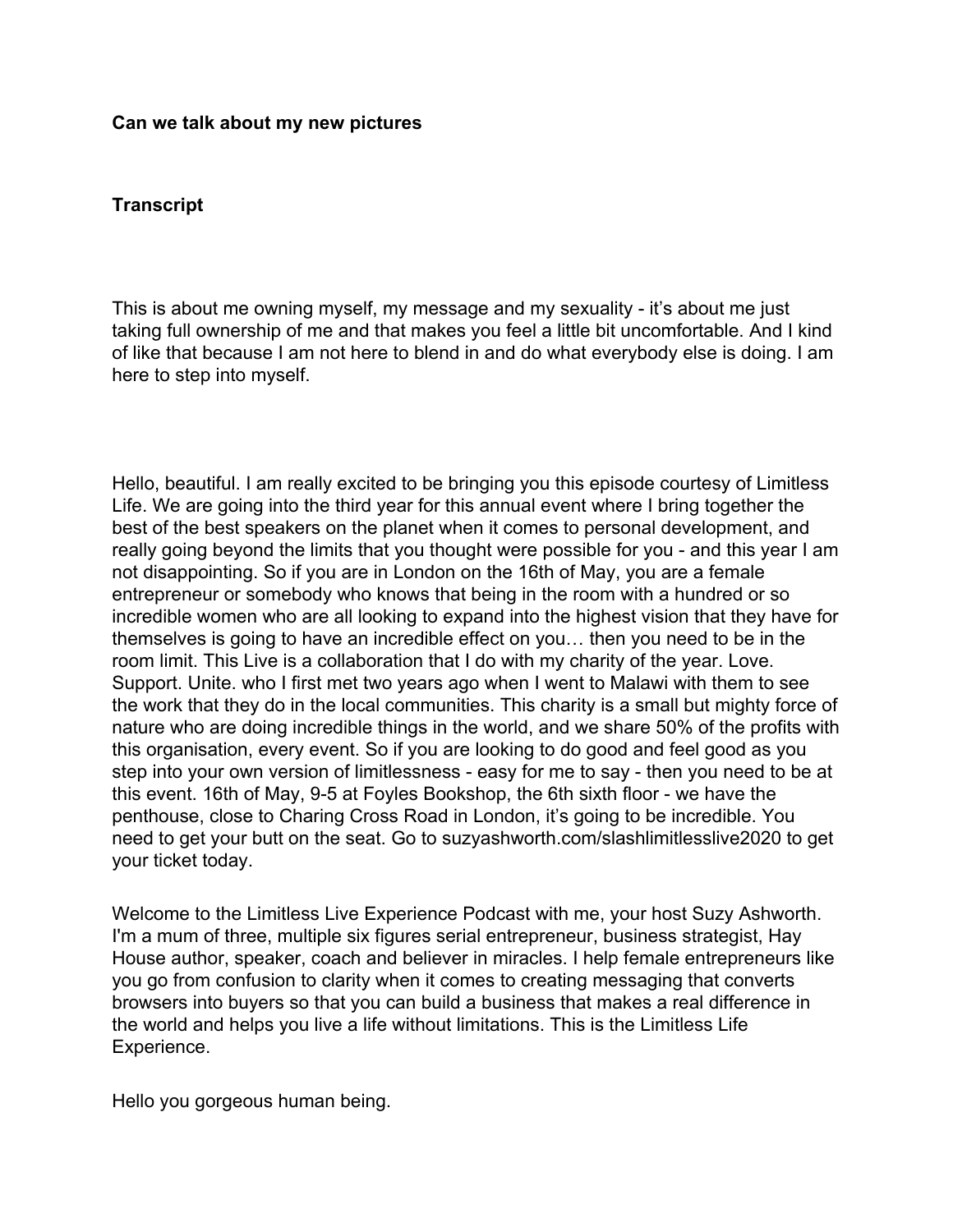Well, welcome back to the Limitless Life Podcast with me, your host Suzy Ashworth. And we are getting into it today. I'm not gonna lie, I feel slightly vulnerable sharing this podcast with you because we were not talking anything practical today. We are talking about me and my feelings, and that always feels a little bit risky.

So recently - it was after the One Live, I missed my husband's birthday in Mexico. He was in Mexico. I was on the other side of the world in Portugal, having invested \$5,000 on getting some pictures done. And those pictures started to make their way out onto the internet in February 2020 and it brought up a lot of things. So to give you a little bit of background, my first professional photo shoot happened six years ago with an amazing woman called Philippa James who I have worked with on and off over the last six years.

I'm calling her my official event photographer because she came after a long time in us not working with each other - she came and photographed the One Live in January 2020 and blew everybody's minds with how she was able to capture the emotion and the vibe of the event through these still pictures. I was like, you have to come and do everything that I do. And she said yes. So unless she can't, she's there. But I used her photos from the first photo shoot that I had ever had done with my then business partner Holly from The Yes Mum fame. I use those and still at times you use those pictures, six years on. And whilst that's real testament to her and the work that we did together, you kind of need new pictures sometimes. So if you work with me, you will hear me say that branding is not the most important thing.

Your website is not the most important thing. The two most important things are your mindset and your message. And then actually getting your head around money. So it's the three most important Ms. Those - for me - will absolutely get you to multiple six figures. You do not need to have a website and cool photos and all of that stuff, but - or, and - there also comes a time that you want to have more of that. And you don't want to be using the same pictures that you have been using for six months. And so at the end of 2019 and I was just really feeling bored of my website, bored of my Instagram pictures, bored of this, bored of that. I just wanted to fire everything up. And so the last time I had had a shoot done, I don't really look at it as like coaching pictures.

It was a campaign for a promotion that I was doing. So the pictures that I had taken were very, very specific and I was only gonna use them for that one campaign and then basically they were done. So I'd had that done in October, 2018 and I'd got dressed up as Mary Poppins, and Dorothy, and Velma from Chicago, and Annie. And it was this really crazy, stop the scroll campaign where I'm dressed up as these musical characters. And that launch was amazing, actually. At the time, it was my biggest launch to date, so it was £84,000 and I was over the moon with it. But as I say, those photos that I'd got taken, I couldn't use again because they were so distinct. And so then I was back to using my old pics and up until I went to Tulum Retreat in 2019 and I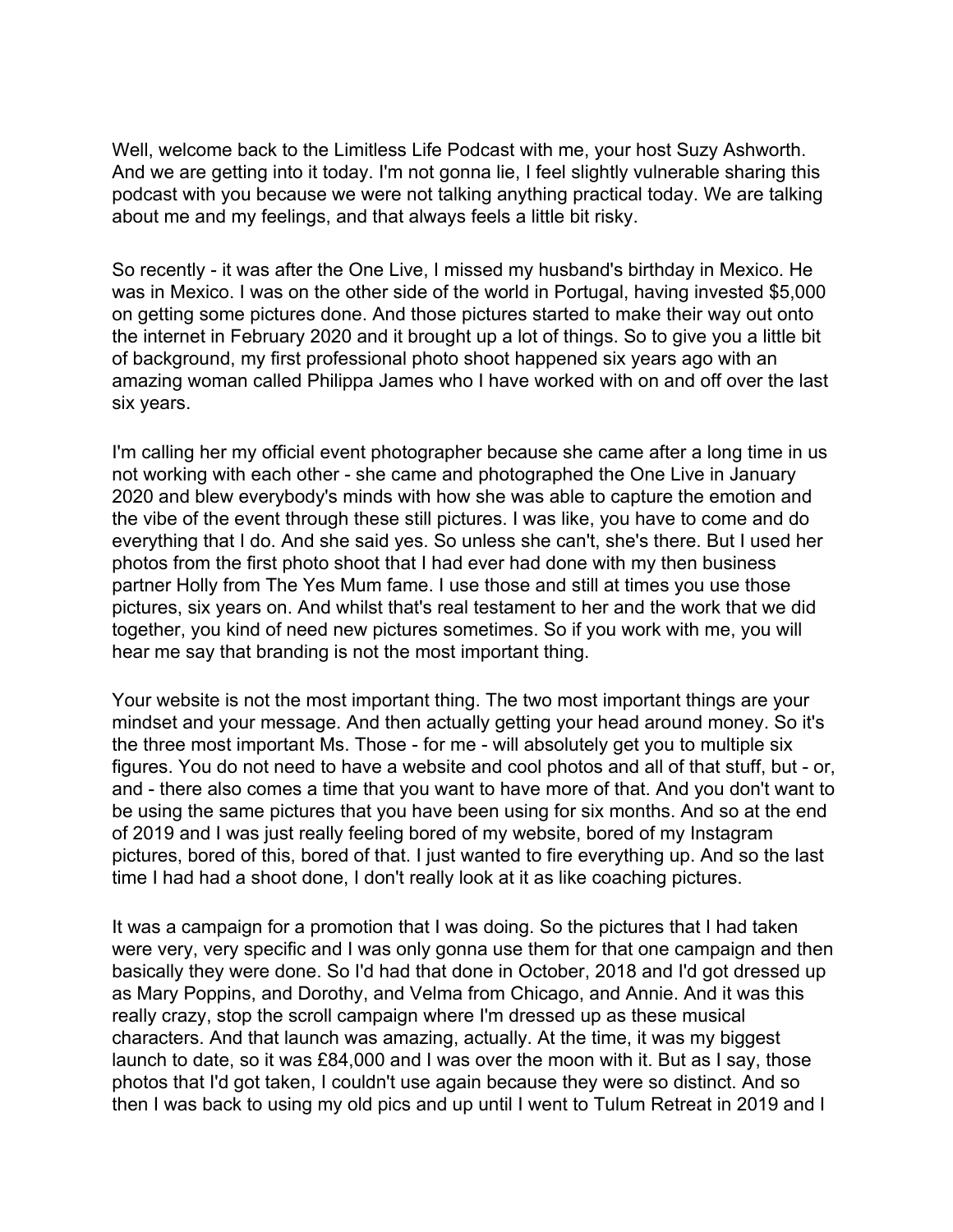hired the photographer to stay an extra day so she could take my pics. I hadn't had anything done since 2014, so it felt really good to get these pictures taken in Mexico. We weren't out on location, unfortunately. But it just felt really good to just get some fresh pictures. What was interesting about those pictures, which I love by the way, they're really great, is that they were very traditional in terms of lifestyle photographs for coaches. So if you live in the sun as a coach, you are going to have a shot by a Palm tree, a shot in your bikini, a shot in the pool. You're going to have all of those shots. What I didn't have, because I've been talking about being anti this for a long time, but I probably would have got if I hadn't kind of said "no, don't want that" - I didn't have a laptop shot and I didn't have a shot with a cuff coffee cup. I mean, what is it about us as coaches having a shot with a coffee cup? Now I say this, I put my hand up, if you've been on my newsletter for the last couple of years, it's a shot with me with a coffee cup. So I'm not like trying to position myself above anybody, but from a creative perspective, like what is that about and why? Just because one person, one coach, one day decided that it would be a good idea, did it then become a staple of everybody's bloody shoots? It's just so bizarre to me. I'm really friendly. I drink coffee. I mean, what are we trying to say? I don't even know what we're trying to say. Anyway, so I didn't have a laptop shot and I didn't have a coffee cup shot. That's where I kind of drew the line. But outside of that, the campaign was pretty much what you would expect from somebody living abroad and a nice hot sunny place.

I'm living near the beach, come and have some of my life. Boring. And so I went back to what I teach in my course Message Mastery about disrupting the scroll. And I knew that I wanted to have a shoot where people would look at these pictures and they would stop. They would just stop. And be like, what the F? And so what I did was I got on the phone to somebody who I have known for a number of years. I think I first encountered her in B school and which is Marie Forleo's program, of which I'm a proud affiliate. I think I first met her there. She has worked with some of the best in the industry when it comes to building their websites and just uplevelling people's branding. And so I phoned her and said, how can you help me? And the first thing that we talked about was a new website. And I was like, yeah, that sounds good, but I don't really want to spend \$20,000 - \$25,000 on a new website right now. What else could we do? And she was like, well, we could do some really great photos. And I'm like, hmm, but I live in Mexico. Hmm, would you come over here? And there was just all of these questions and if you know me at all by now - I'm hoping you're getting to know me - one of the questions that I always ask myself when I'm presented with something that I want to do that is not straightforward, is how can I make this work for me? How can I make this work for me and how I could make it work for me? It's rather than coming straight home after the one live, I would fly to Portugal, have the shoot, and then I would fly back to Mexico.

So it meant that I didn't have to do a whole flight just for the shoot, but I would be able to do it and it not feel like an extra expense, because it already felt really extravagant. So the fee that I paid was £5,000, and that included hair, and makeup, and outfits, and all of that jazz. But it was the most that I had ever spent on a shoot. And I'm not gonna lie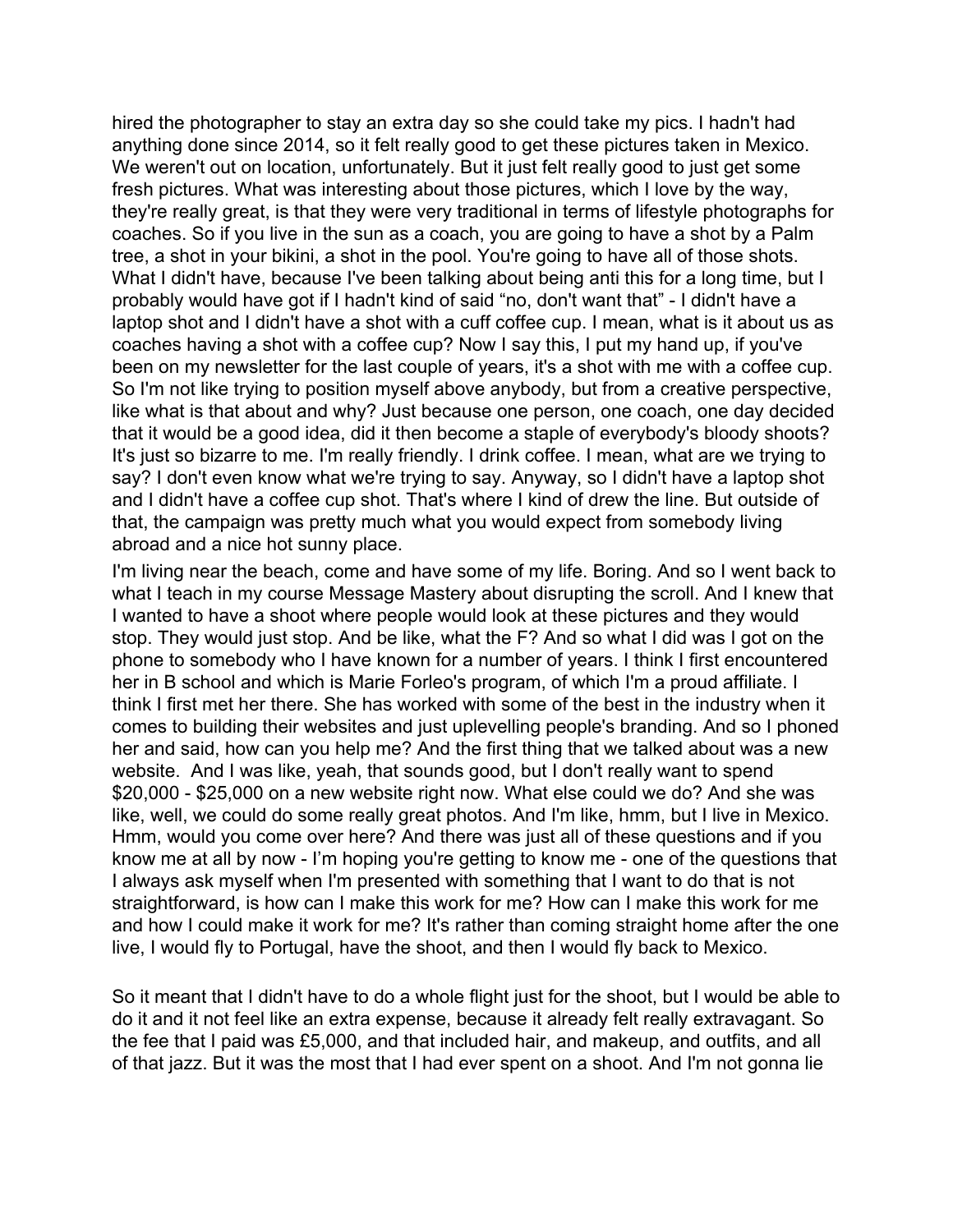that, I was like, "Oh my God, this is a lot, this is a big investment". You know, this "better be good".

And so what was great is that Joanna, she knows me and had seen me speaking at The Self Love Summit last year and really had an idea of my personality. The other thing is that she's a pro. So she went through my Instagram with a fine tooth comb. Really just trying to get a feel for who I am. And when we had our first consultation, she really understood what I was getting at when we said that everything in my branding right now doesn't 100% reflect who I am. There are elements - everybody's followed the brief - but I don't necessarily know that I have briefed everybody properly. And what I want now is something that feels bold, that feels a little bit outrageous, that is fun. That stops the school. What I teach in Message Mastery is that in order for you to stand out, you need to create some level of disruption. And you can do that audibly through podcasts. You can do that visually through photos. You can do that through your text. Really, really powerful headlines. And you can do that through personalisation. You know, making your campaigns personal. It's a great way to disrupt the way people think about you and your brand.

But I'm not going to go off topic. I'm going to go back. So I said, I really want to create something that makes people go "Whoa!" So that was the brief. So then I flew to Portugal and met Joanna, saw that the outfits that she had picked out for me, selected my favourite ones, and then went and did a full day of shooting. And when I say full day - we started at 9:00 AM and we finished at 6:00 PM. I was shattered. I mean, I don't even know how many photos we took. They were eight outfit changes. It was just really full on. What was great is that the photographer during the shoot showed me what she was taking and there were some pictures that I immediately knew - I was like, "yep, these are great". What was weird during the shoot is I had just come off this incredible experience at the One Live that had been so, so high. I was just blown away by the whole three days, and so then to come to Portugal and basically be treated like a model, it really spun me out, and it really brought up insecurities that I didn't know were there. And I remember being on Voxer with one of my business buddies just saying, I can just hear in my voice - "Who do you think you are?" I can hear this voice in my head - "Who do you think you are?"

I remember what triggered me the most was my legs were looking a bit dry and I was like, "do you have any moisturiser?" And someone was like "there's the moisturiser". Okay, so someone went and got the moisturiser, then they came back and rather than giving it to me, they gave it to the person who was doing my hair, and then she moisturised my legs. I just felt so uncomfortable. It was like - I can moisturise my legs. And it's interesting me sharing this story with you now because I know that that was her job for the day. It doesn't mean that I think that I'm not capable of moisturising my own legs. But it's interesting to me that I was unable to receive that without feeling unworthy or undeserving. And so when I talk about increasing your capacity to receive, it's not always about the money, it's where you're saying no or where you feel uncomfortable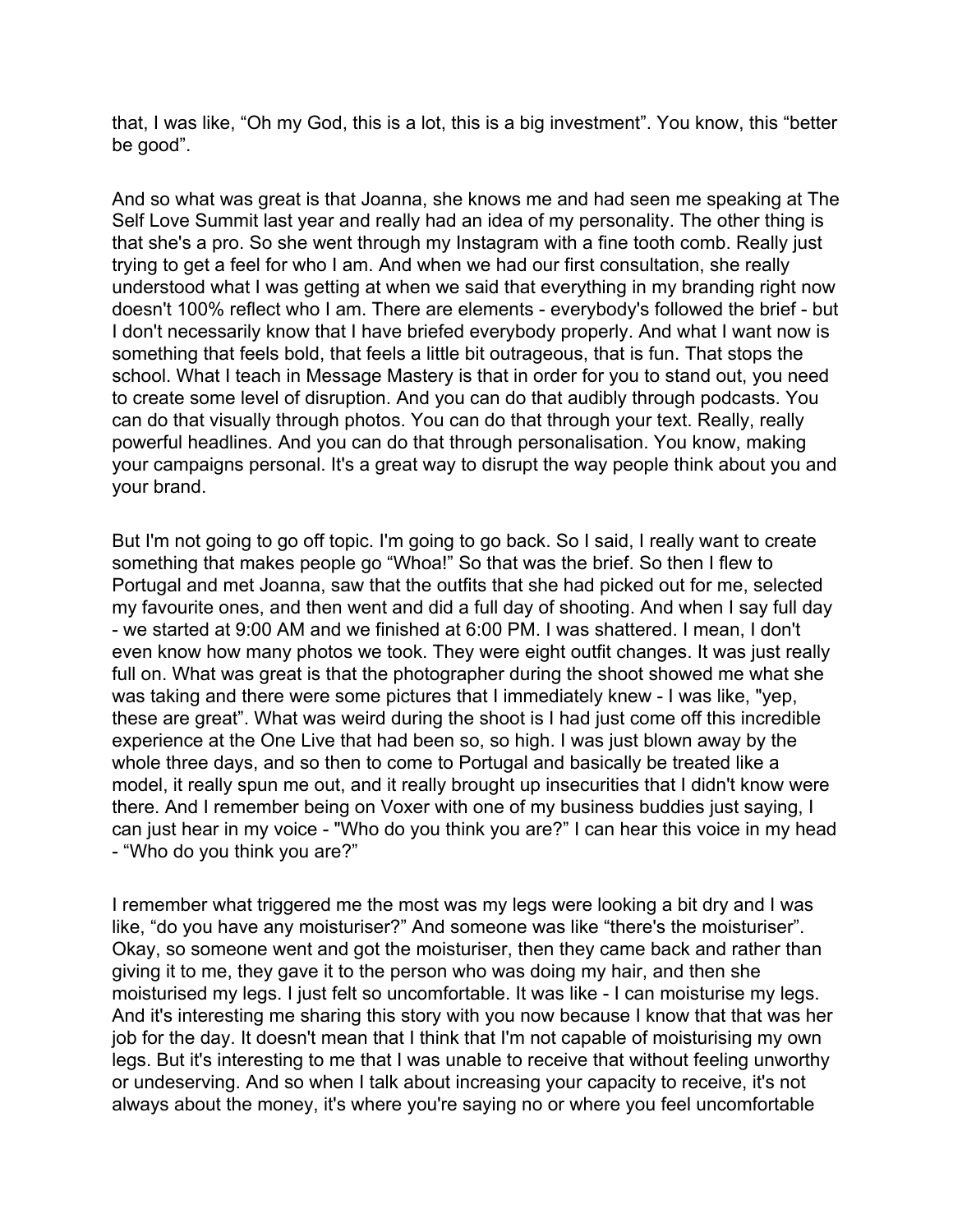when people are trying to give you things - I think is a real indicator of way you all in your relationship with the capacity to receive.

Anyway, I digress. So I'm having all of these feelings and part of it is also because I'm tired and I'm still a little bit - you know - I'm on a come down after the high of these three days. But halfway through the day I was really struggling with it, until I was able to get the clarity that this is what a lot of my clients are experiencing. And this is a real opportunity for me to step into what I preach. And that is just allowing - allowing myself to notice the words coming up in my head without judging them, allowing myself to feel what I was feeling without judging myself. Which is ultimately what I ended up doing.

Then I get to see the first gallery and the first thought in my mind is, Oh my God, these pictures, are like fashion pictures. These are like pictures from a fashion shoot. These are not, "I'm a coach. Hire me. I'm a coach" pictures. And as I'm silently imploding, I'm also recognising that the brief was "I do not want to look like every other coach in the industry. I want my own unique mark to be on these pictures. I want these pictures to say Limitless. I want these pictures to say freedom. I want these pictures to say fun, and bold, and unique and you know - you're worthy and deserving and your message is important". That's the feeling and the essence behind the shoot. It wasn't to look like every other coach, but the idea of sharing these pictures that are so far removed from what you would normally see felt terrifying. I am not going to lie to you. It felt terrifying. And what was amazing is that as I slowly released pictures as they came through to me, the response that I got was really heartwarming, like really generous, and kind, and supportive.

I had one person say to me, it was a guy actually, and I thought, you've really nailed it with this. One person said to me, "what's with that picture, with you in the swimsuit?" And I was like, "I just wanted something that was different. I wanted a scroll stopping picture", and he was like, "yeah, it definitely did that" and I thought - I appreciate your discomfort here. This is a mum of three, who is showing her body to her predominantly female audience. This is not about you needing to find me sexy, or me trying to appeal to you or any of your male friends. This is about me owning myself, my message, my sexuality - it's about me just taking full ownership of me and that makes you feel a little bit uncomfortable, and I kind of like that. Because I am not here to blend in and do what everybody else is doing.

I am here to step into myself and I get that. If you are not that into the personal development, while that sentence itself might sound a little bit odd, but I just believe that we're all on a journey, and that journey involves unlayering and unpicking. Unpicking of the 'shoulds'. Unpicking of what we have been told we're supposed to do, and who we're supposed to be, and what we're supposed to dress like. And unpicking of the desire to be the same as everybody else in order to keep safe. And so as a 41 year old mother of three, as opposed to a 16 or 17 year old who is rebelling for the sake of